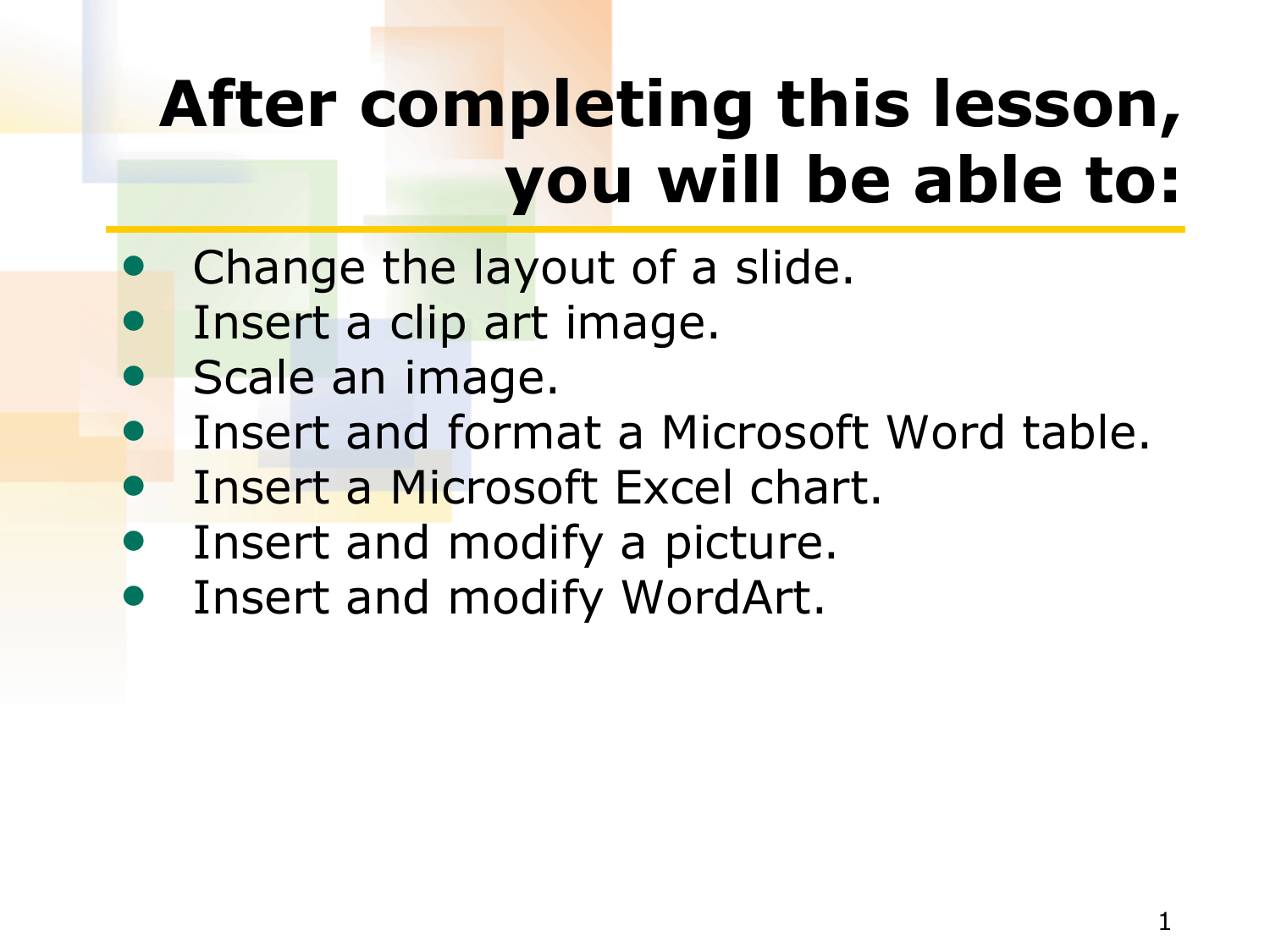## **Changing the Layout of a Slide**

### **To change the layout of a slide**

- 1. Display the slide to which you want to apply a different slide layout.
- 2. On the Format menu, click Slide Layout to display the Slide Layout task pane.
- 3. Click a new slide layout.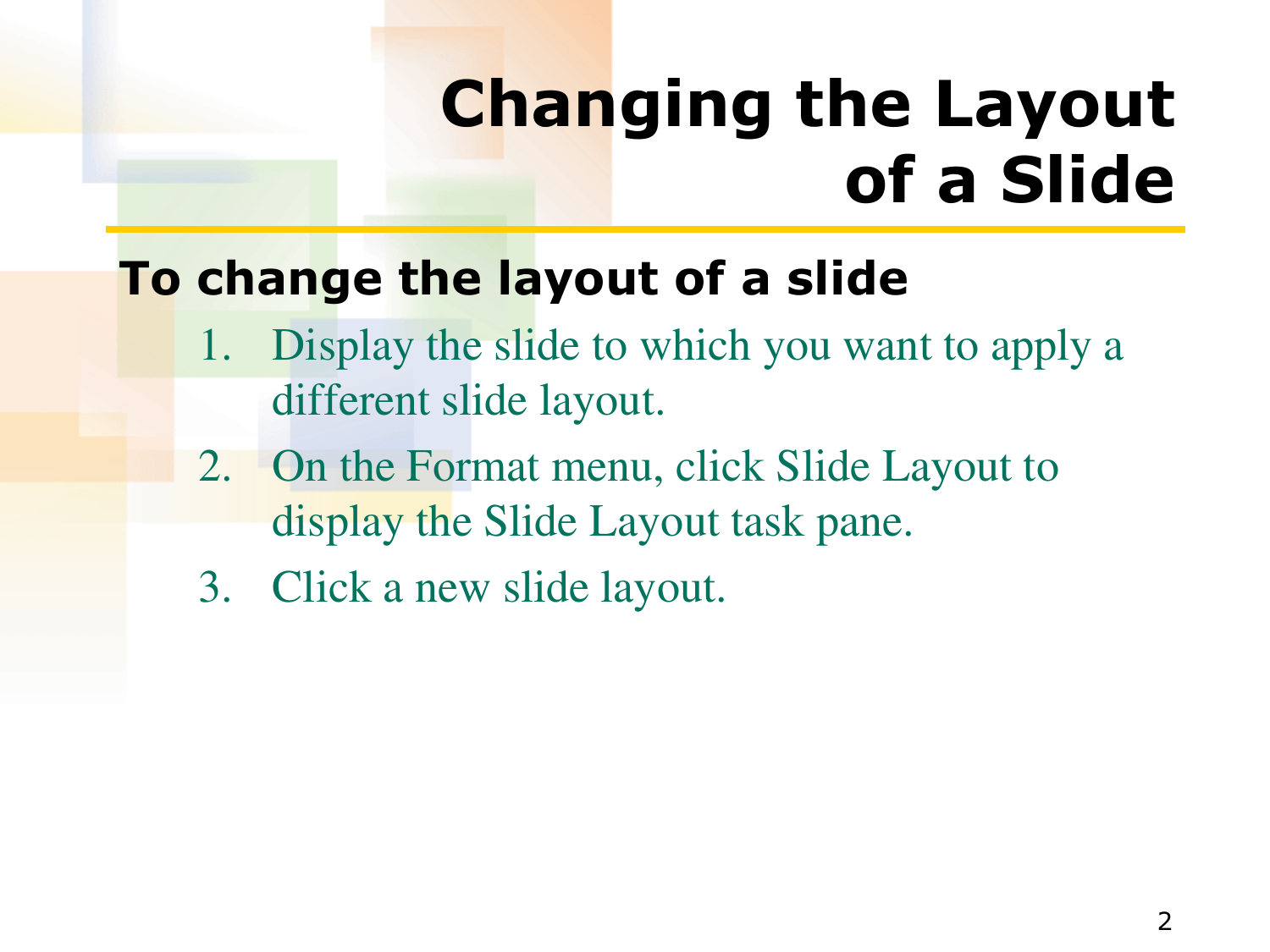## **Inserting a Clip Art Image**

### **To insert a clip art image using the Insert Clip Art task pane**

- 1. On the Insert menu, point to Picture and then click Clip Art, or on the Drawing toolbar, click the Insert Clip Art button.
- 2. In the Insert Clip Art task pane, type what you want to search for in the Search text box.
- 3. Click Search.
- 4. Click a clip art image.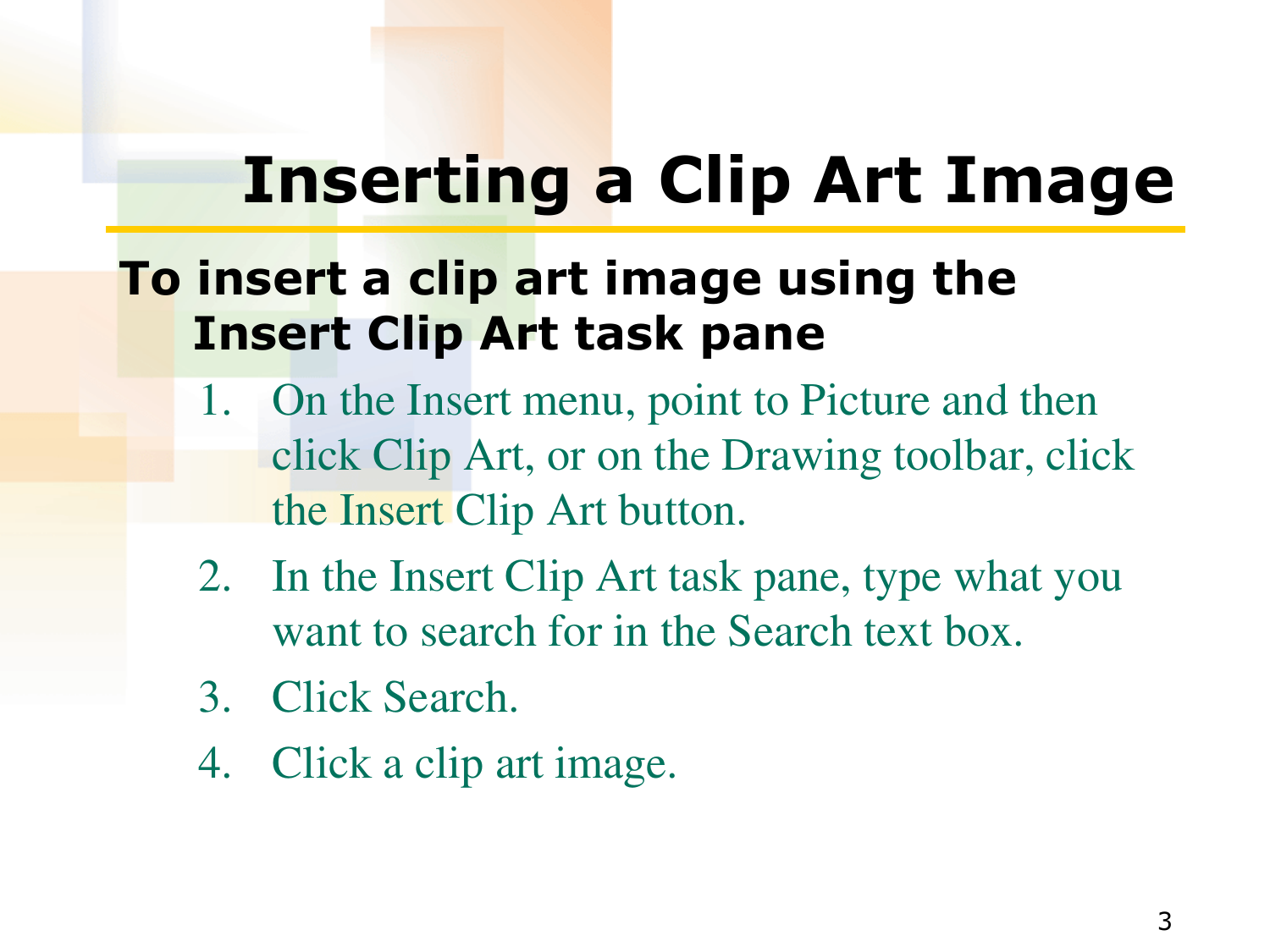# **Scaling an Image**

#### **To scale an object**

- 1. Select the clip art image.
- 2. On the Picture toolbar, click the Format Picture button, or click Picture on the Format menu.
- 3. Click the Size tab.
- 4. In the Scale area, select the number in the Height box.
- 5. Type a number.
- 6. Click OK.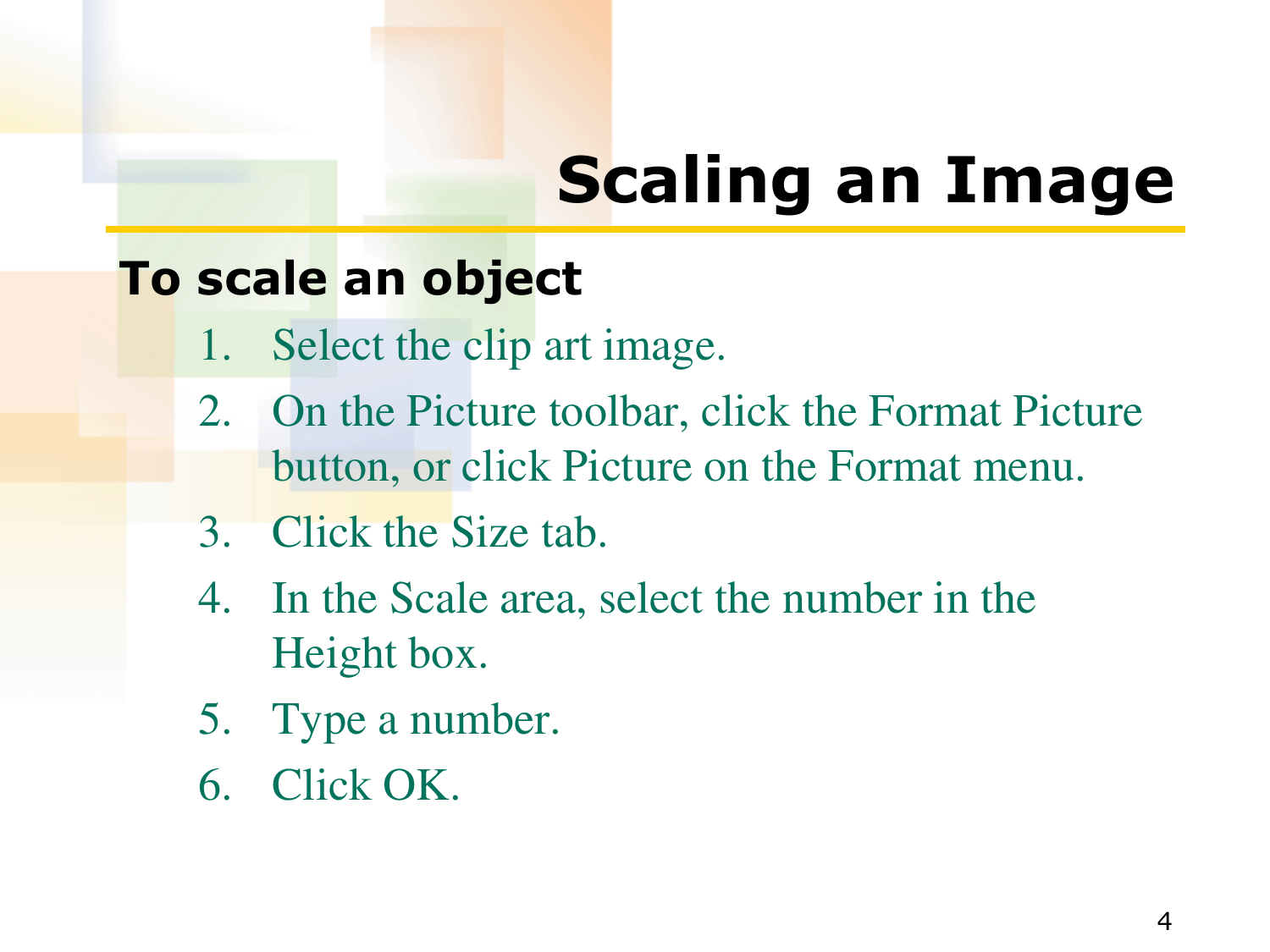## **Inserting and Formatting a Table**

### **To insert a table**

- 1. On the Insert menu, click Table, or in the content placeholder, click the Insert Table icon, or double-click the table placeholder on a slide.
- 2. Click the Number of rows and number of columns arrows to select the number of rows and columns you want.
- 3. Click OK.
- 4. Type text in the table, using Tab to move from cell to cell.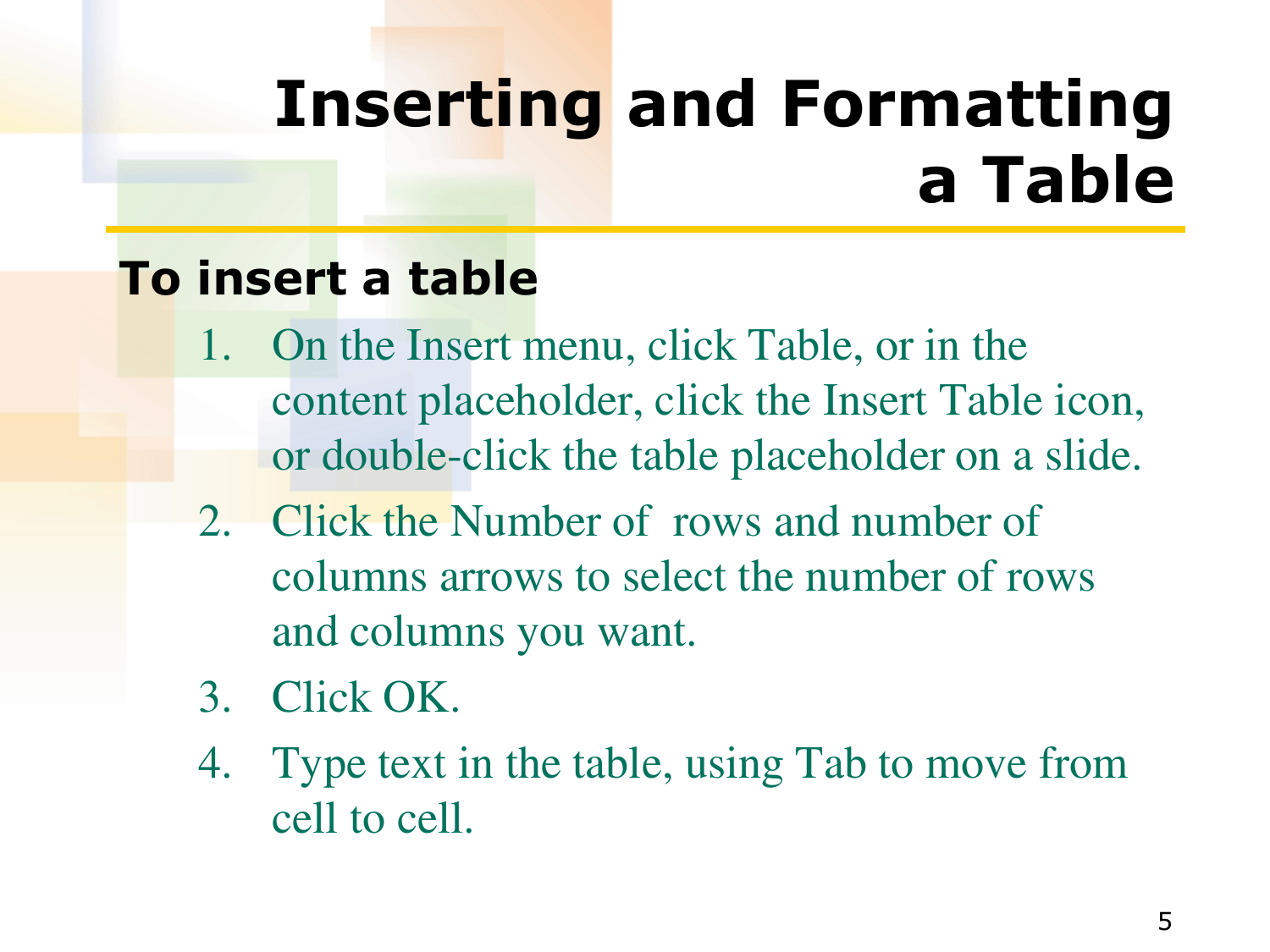## **Inserting and Formatting a Table**

### **To format a table**

- 1. Select the cells in the table in which you want to format.
- 2. Click an alignment button on the Formatting toolbar and then click an alignment on the Tables and Borders toolbar.
- 3. On the Tables and Borders toolbar, click the Fill Color button down arrow and then click in a color box.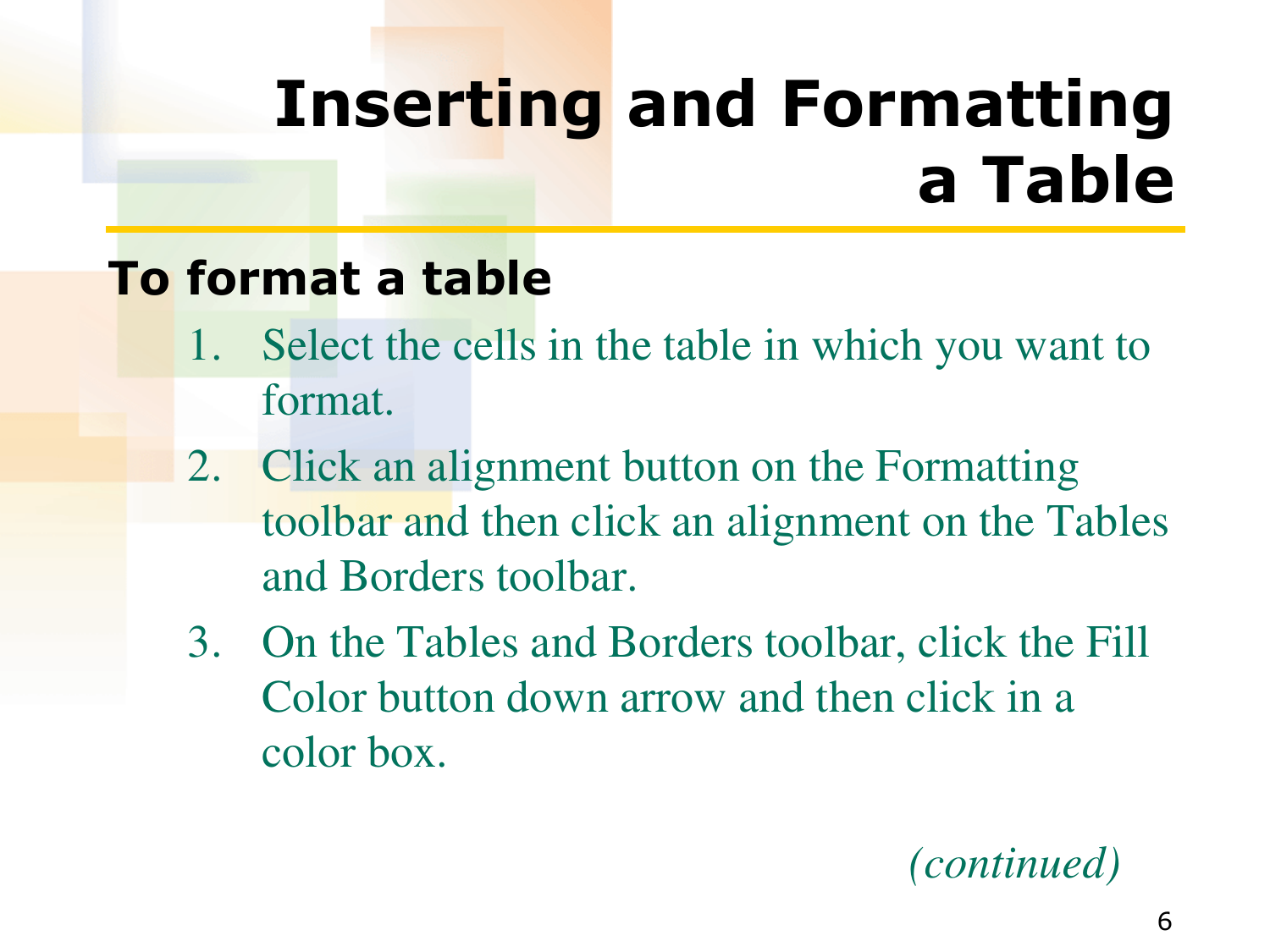## **Inserting and Formatting a Table**

### **To format a table** *(continued)*

- 4. Click the Draw Table button on the Tables and Borders toolbar and then draw a line.
- 5. Click the Eraser button on the Tables and Borders toolbar and then click the line.
- 6. Deselect the table.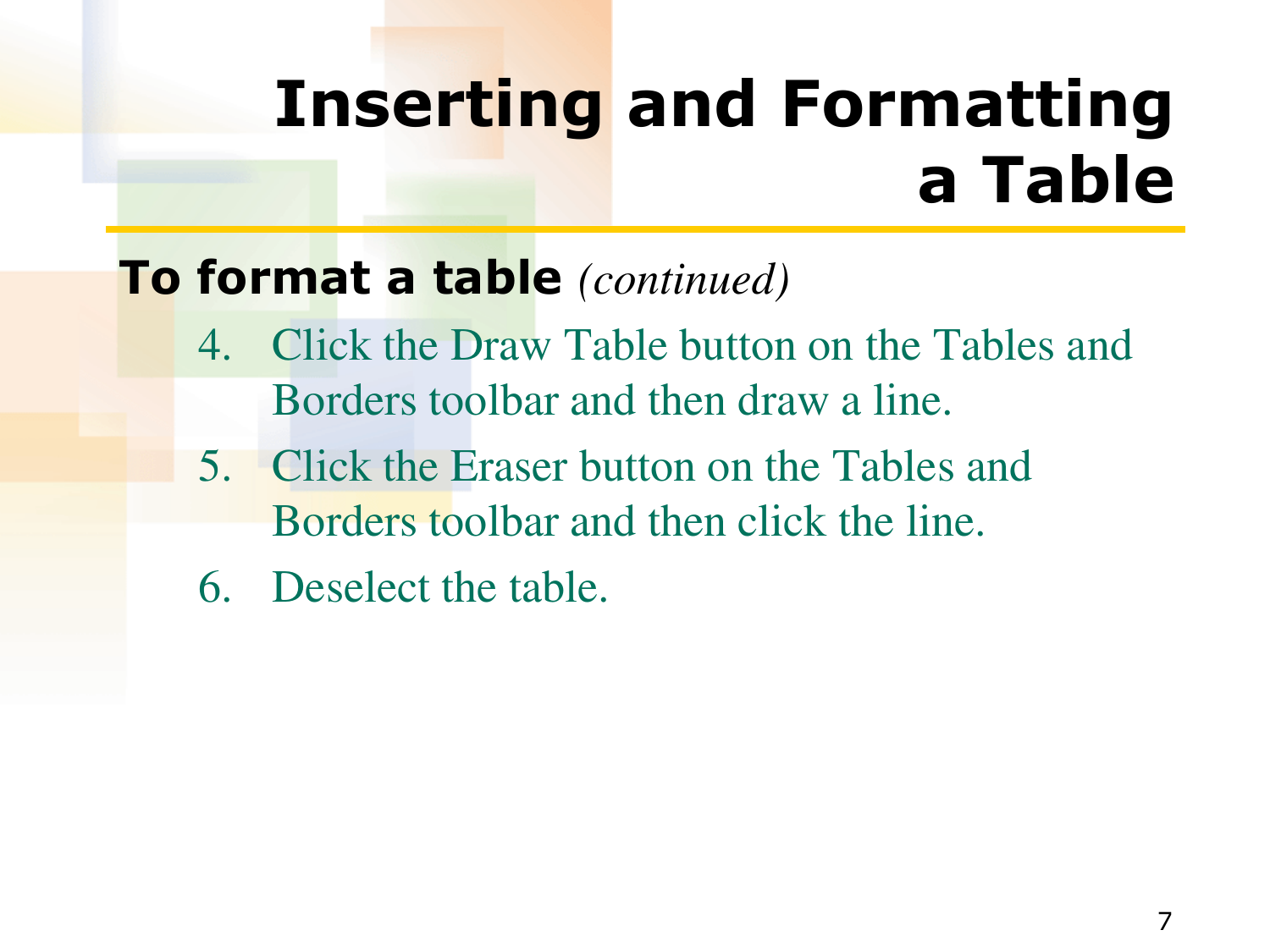## **Inserting a Microsoft Excel Chart**

### **To insert an Excel chart object in a slide**

- 1. On the Insert menu, click Object.
- 2. Click the Create from file option.
- 3. Click Browse.
- 4. In the Look in box, navigate to the location of the Excel file that you want to insert.

 *(continued)*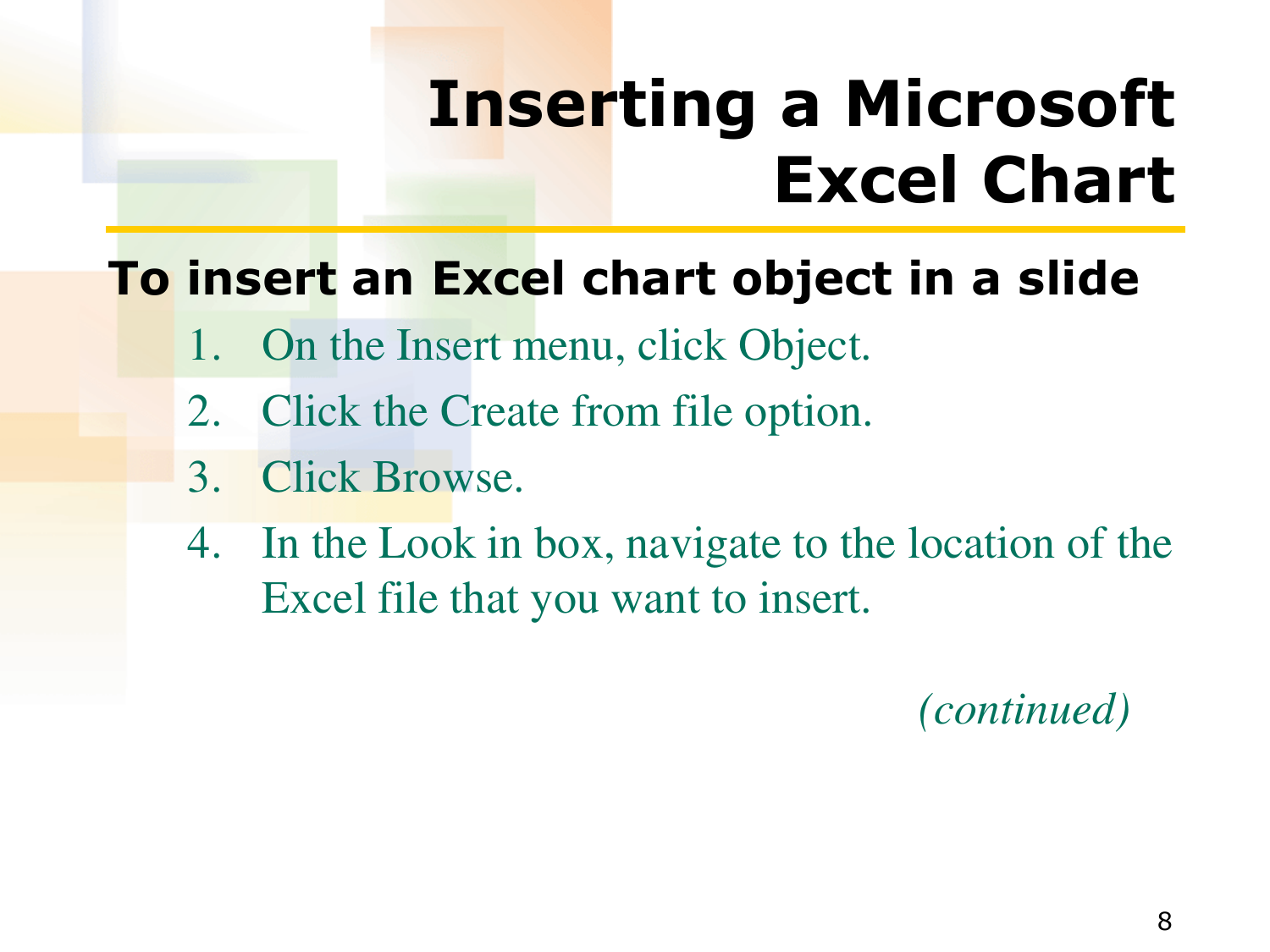## **Inserting a Microsoft Excel Chart**

- **To insert an Excel chart object in a slide**  *(continued)*
	- 5. In the list of file names, click the Excel file that you want to insert.
	- 6. Click OK to close the Browse dialog box.
	- 7. Click OK.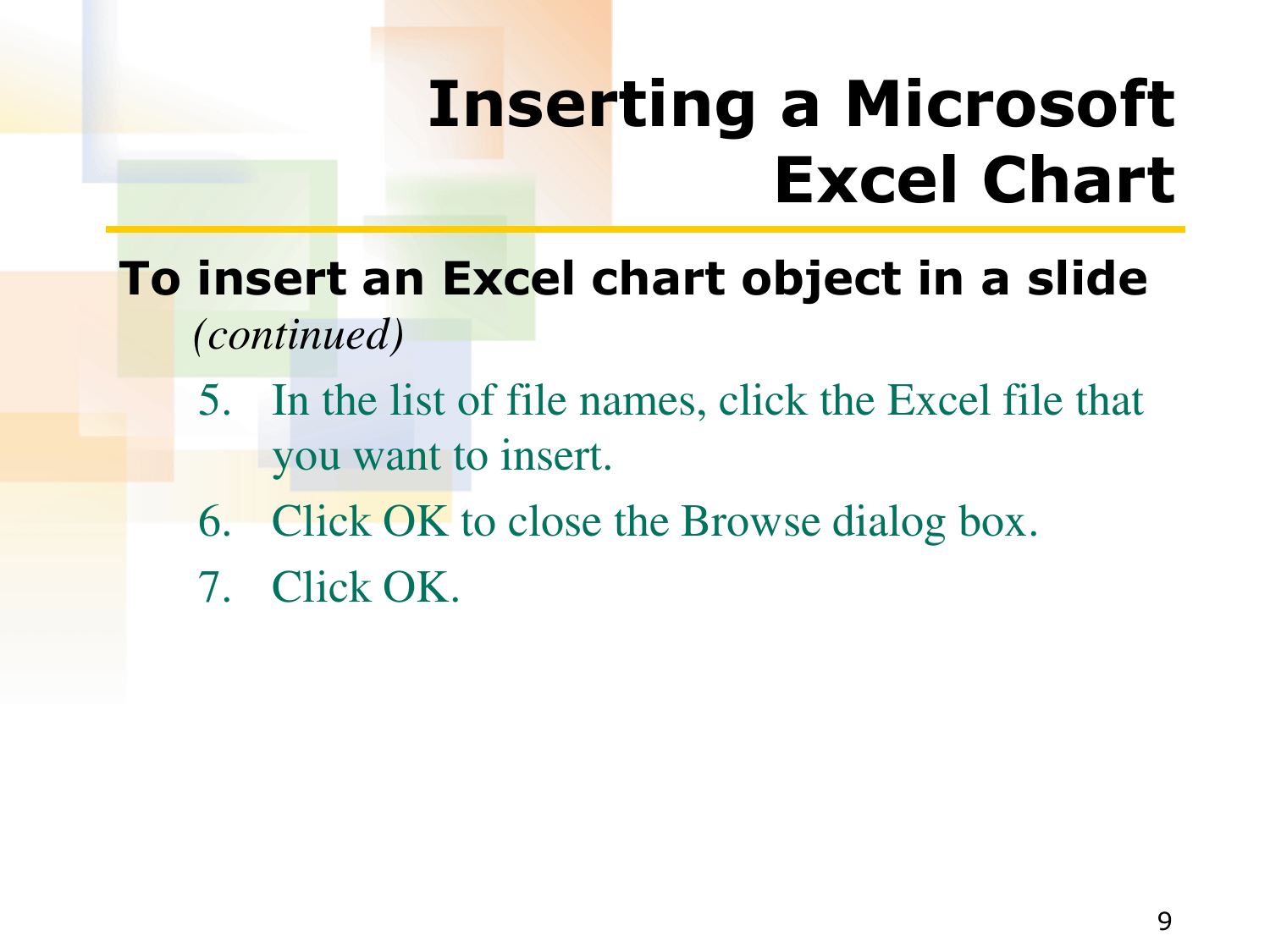# **Inserting a Picture**

#### **To insert a picture**

- 1. On the Insert menu, point to Picture and then click From File.
- 2. In the Look in box, navigate to the location where you want to insert a picture.
- 3. In the list of file names, click the picture that you want to insert.
- 4. Click Insert.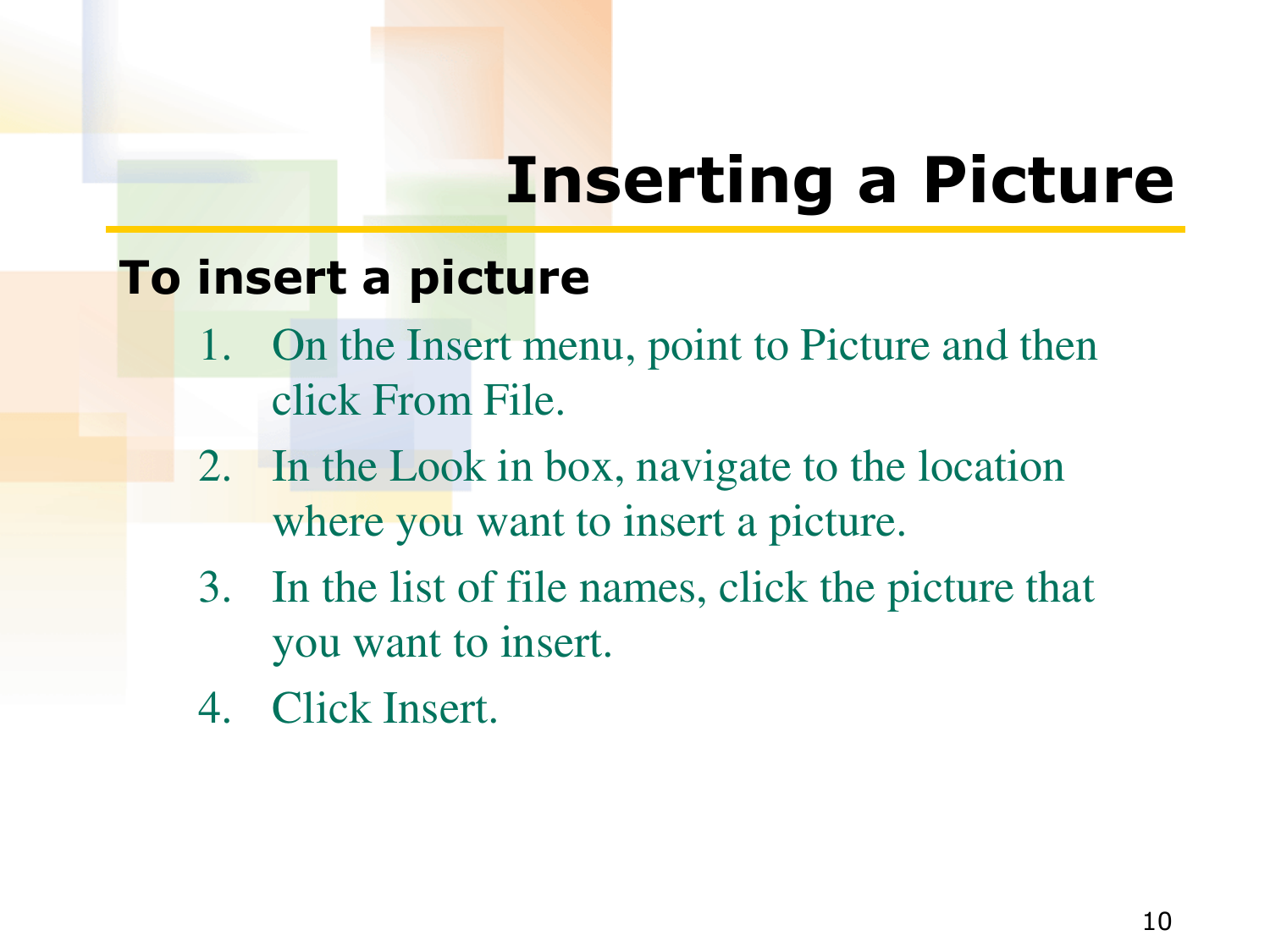# **Inserting a Picture**

### **To create a photo album**

- 1. On the Insert menu, point to Picture and then click new Photo Album.
- 2. Click File/Disk.
- 3. Navigate to the location of the pictures to be added to the photo album.
- 4. Select the first picture, then hold down Ctrl and click remaining pictures.

*(continued)*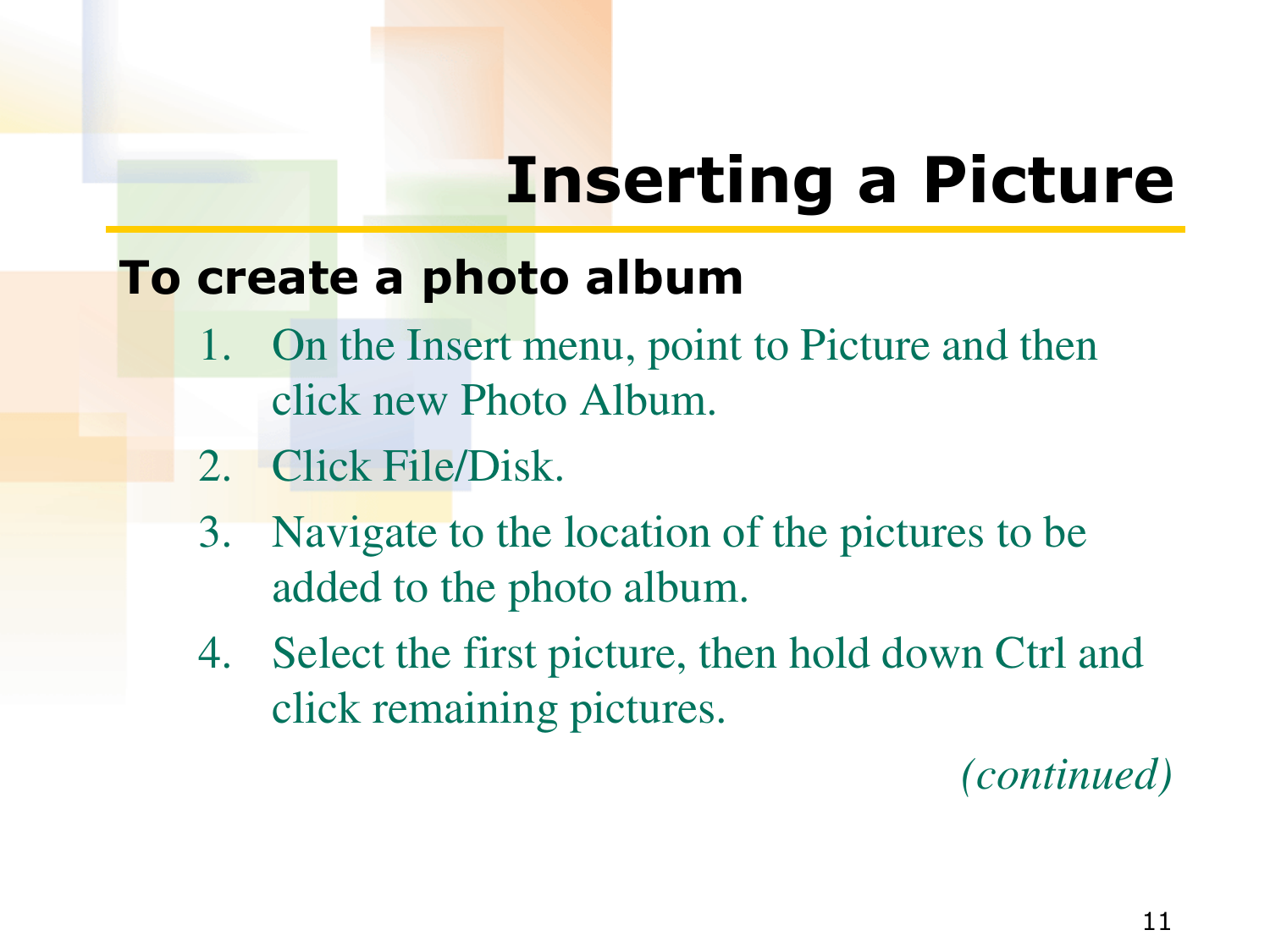# **Inserting a Picture**

### **To create a photo album** *(continued)*

- 5. Click Insert
- 6. Under Album Layout, click a layout for the pictures.
- 7. Click the Frame shape down arrow and click a style for the picture frames.
- 8. Click Create.
- 9. Save the new photo album presentation.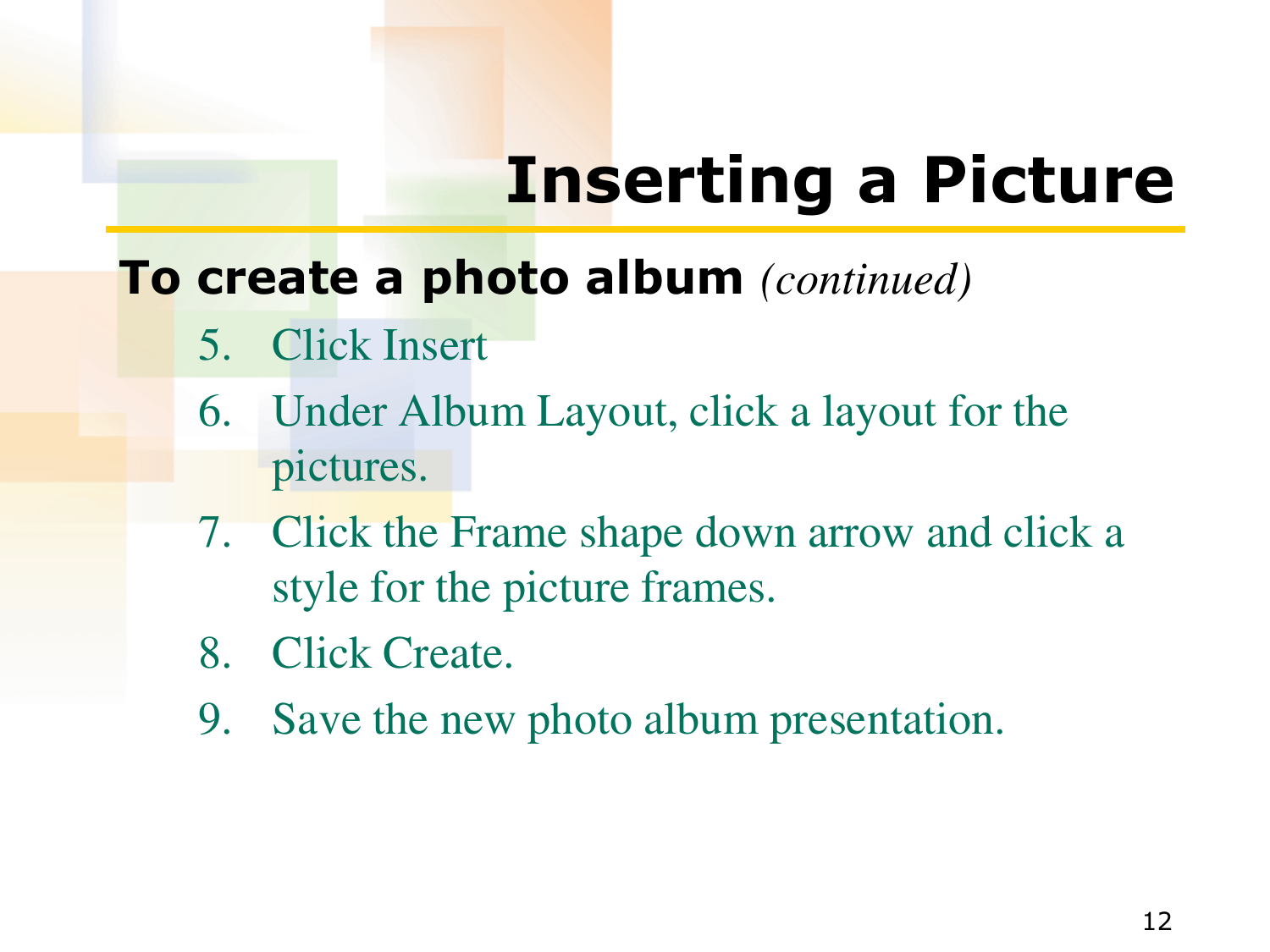# **Modifying a Picture**

### **To enhance a picture in PowerPoint**

- 1. Select the picture.
- 2. On the Picture toolbar, click the Color button and then click an option.
- 3. On the Picture toolbar, click the Less Brightness button until you reach the effect that you want.
- 4. On the Picture toolbar, click the More Contrast button until you reach the effect that you want.